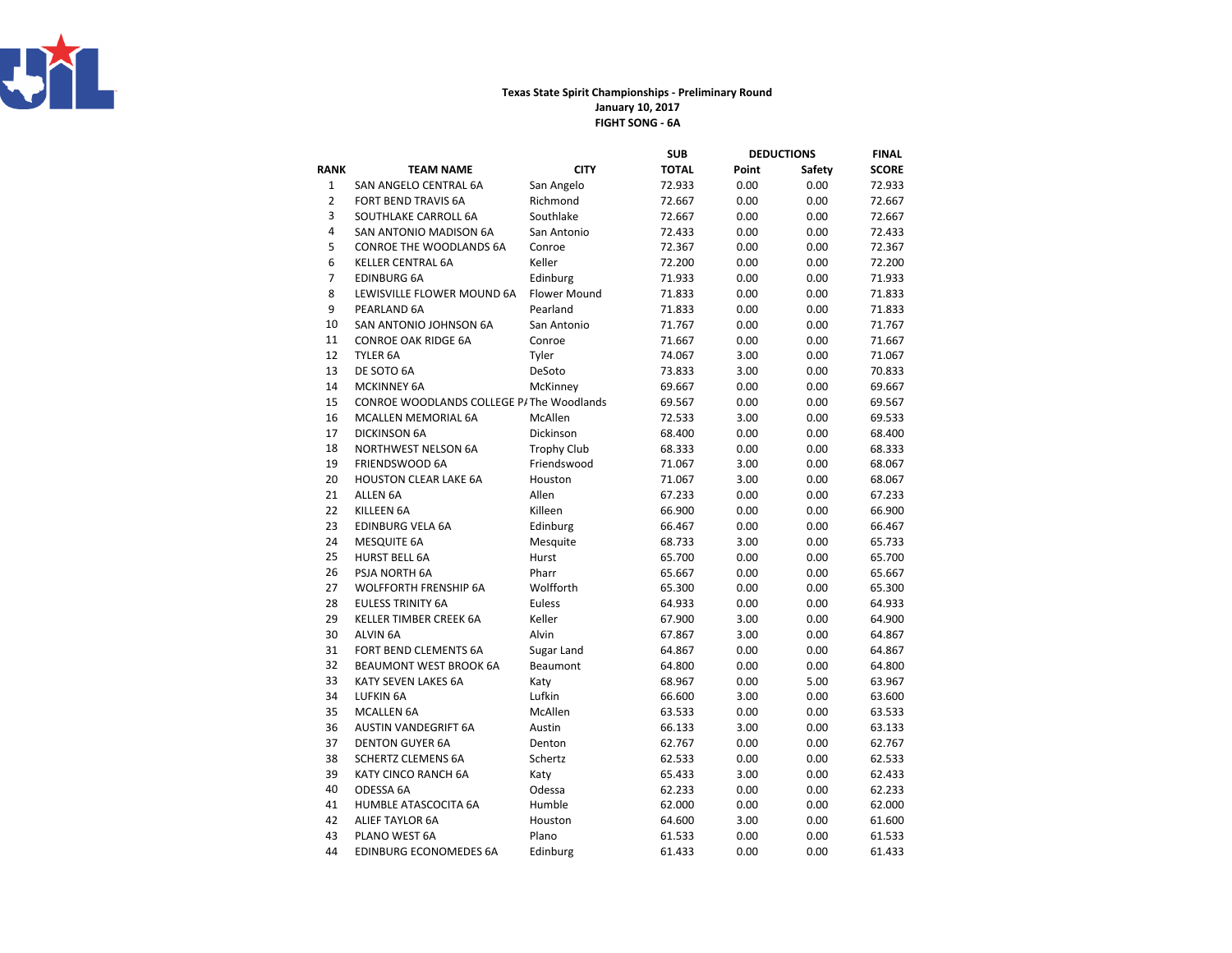

## Texas State Spirit Championships - Preliminary RoundFIGHT SONG - 6A January 10, 2017

|      |                                     |                      | <b>SUB</b>   | <b>DEDUCTIONS</b> |        | <b>FINAL</b> |
|------|-------------------------------------|----------------------|--------------|-------------------|--------|--------------|
| RANK | <b>TEAM NAME</b>                    | <b>CITY</b>          | <b>TOTAL</b> | Point             | Safety | <b>SCORE</b> |
| 45   | PFLUGERVILLE HENDRICKSON 6A         | Pflugerville         | 64.433       | 3.00              | 0.00   | 61.433       |
| 46   | EL PASO FRANKLIN 6A                 | El Paso              | 61.400       | 0.00              | 0.00   | 61.400       |
| 47   | <b>ARLINGTON 6A</b>                 | Arlington            | 60.233       | 0.00              | 0.00   | 60.233       |
| 48   | KATY <sub>6A</sub>                  | Katy                 | 65.033       | 0.00              | 5.00   | 60.033       |
| 49   | FORT BEND HIGHTOWER 6A              | Missouri City        | 60.000       | 0.00              | 0.00   | 60.000       |
| 50   | <b>KATY TOMPKINS 6A</b>             | Katy                 | 59.967       | 0.00              | 0.00   | 59.967       |
| 51   | DEL VALLE 6A                        | Del Valle            | 62.733       | 3.00              | 0.00   | 59.733       |
| 52   | FORT BEND RIDGE POINT 6A            | Missouri City        | 59.567       | 0.00              | 0.00   | 59.567       |
| 53   | <b>ARLINGTON MARTIN 6A</b>          | Arlington            | 62.500       | 3.00              | 0.00   | 59.500       |
| 54   | <b>GRAND PRAIRIE 6A</b>             | <b>Grand Prairie</b> | 59.500       | 0.00              | 0.00   | 59.500       |
| 55   | HUMBLE KINGWOOD 6A                  | Kingwood             | 59.267       | 0.00              | 0.00   | 59.267       |
| 56   | PSJA MEMORIAL 6A                    | Alamo                | 59.267       | 0.00              | 0.00   | 59.267       |
| 57   | CLUTE BRAZOSWOOD 6A                 | Clute                | 59.233       | 0.00              | 0.00   | 59.233       |
| 58   | <b>HOUSTON NIMITZ 6A</b>            | Houston              | 59.233       | 0.00              | 0.00   | 59.233       |
| 59   | COMAL SMITHSON VALLEY 6A            | Spring Branch        | 59.033       | 0.00              | 0.00   | 59.033       |
| 60   | <b>WESLACO 6A</b>                   | Weslaco              | 59.033       | 0.00              | 0.00   | 59.033       |
| 61   | HUMBLE SUMMER CREEK 6A              | Houston              | 58.833       | 0.00              | 0.00   | 58.833       |
| 62   | SAN ANTONIO CHURCHILL 6A            | San Antonio          | 58.833       | 0.00              | 0.00   | 58.833       |
| 63   | <b>HOUSTON CHAVEZ 6A</b>            | Houston              | 58.700       | 0.00              | 0.00   | 58.700       |
| 64   | <b>CIBOLO STEELE 6A</b>             | Cibolo               | 58.400       | 0.00              | 0.00   | 58.400       |
| 65   | LC CLEAR FALLS 6A                   | League City          | 58.400       | 0.00              | 0.00   | 58.400       |
| 66   | PLANO EAST 6A                       | Plano                | 58.300       | 0.00              | 0.00   | 58.300       |
| 67   | <b>CONROE 6A</b>                    | Conroe               | 58.200       | 0.00              | 0.00   | 58.200       |
| 68   | <b>HOUSTON CYPRESS FALLS 6A</b>     | Houston              | 58.200       | 0.00              | 0.00   | 58.200       |
| 69   | FORT BEND DULLES 6A                 | Sugar Land           | 58.100       | 0.00              | 0.00   | 58.100       |
| 70   | <b>WEATHERFORD 6A</b>               | Weatherford          | 57.767       | 0.00              | 0.00   | 57.767       |
| 71   | PFLUGERVILLE 6A                     | Pflugerville         | 60.400       | 3.00              | 0.00   | 57.400       |
| 72   | SOUTH GARLAND 6A                    | Garland              | 57.400       | 0.00              | 0.00   | 57.400       |
| 73   | <b>COPPERAS COVE 6A</b>             | Copperas Cove        | 57.367       | 0.00              | 0.00   | 57.367       |
| 74   | <b>HOUSTON CYPRESS SPRINGS 6A</b>   | Cypress              | 57.300       | 0.00              | 0.00   | 57.300       |
| 75   | <b>WESLACO EAST 6A</b>              | Weslaco              | 60.200       | 3.00              | 0.00   | 57.200       |
| 76   | LEWISVILLE HEBRON 6A                | Carrollton           | 57.167       | 0.00              | 0.00   | 57.167       |
| 77   | <b>KATY TAYLOR 6A</b>               | Katy                 | 57.133       | 0.00              | 0.00   | 57.133       |
| 78   | <b>NEW BRAUNFELS 6A</b>             | <b>New Braunfels</b> | 57.000       | 0.00              | 0.00   | 57.000       |
| 79   | ALIEF ELSIK 6A                      | Houston              | 56.933       | 0.00              | 0.00   | 56.933       |
| 80   | <b>EDINBURG NORTH 6A</b>            | Edinburg             | 59.933       | 3.00              | 0.00   | 56.933       |
| 81   | <b>COMAL CANYON 6A</b>              | <b>New Braunfels</b> | 59.833       | 3.00              | 0.00   | 56.833       |
| 82   | LEWISVILLE MARCUS 6A                | <b>Flower Mound</b>  | 56.833       | 0.00              | 0.00   | 56.833       |
| 83   | FORT BEND BUSH 6A                   | Richmond             | 56.733       | 0.00              | 0.00   | 56.733       |
| 84   | LA PORTE 6A                         | La Porte             | 59.733       | 3.00              | 0.00   | 56.733       |
| 85   | <b>HOUSTON LAMAR 6A</b>             | Houston              | 56.633       | 0.00              | 0.00   | 56.633       |
| 86   | <b>HOUSTON MACARTHUR 6A</b>         | Houston              | 56.500       | 0.00              | 0.00   | 56.500       |
| 87   | RICHARDSON LAKE HIGHLANDS 6A Dallas |                      | 56.433       | 0.00              | 0.00   | 56.433       |
| 88   | <b>BELTON 6A</b>                    | Belton               | 59.367       | 3.00              | 0.00   | 56.367       |